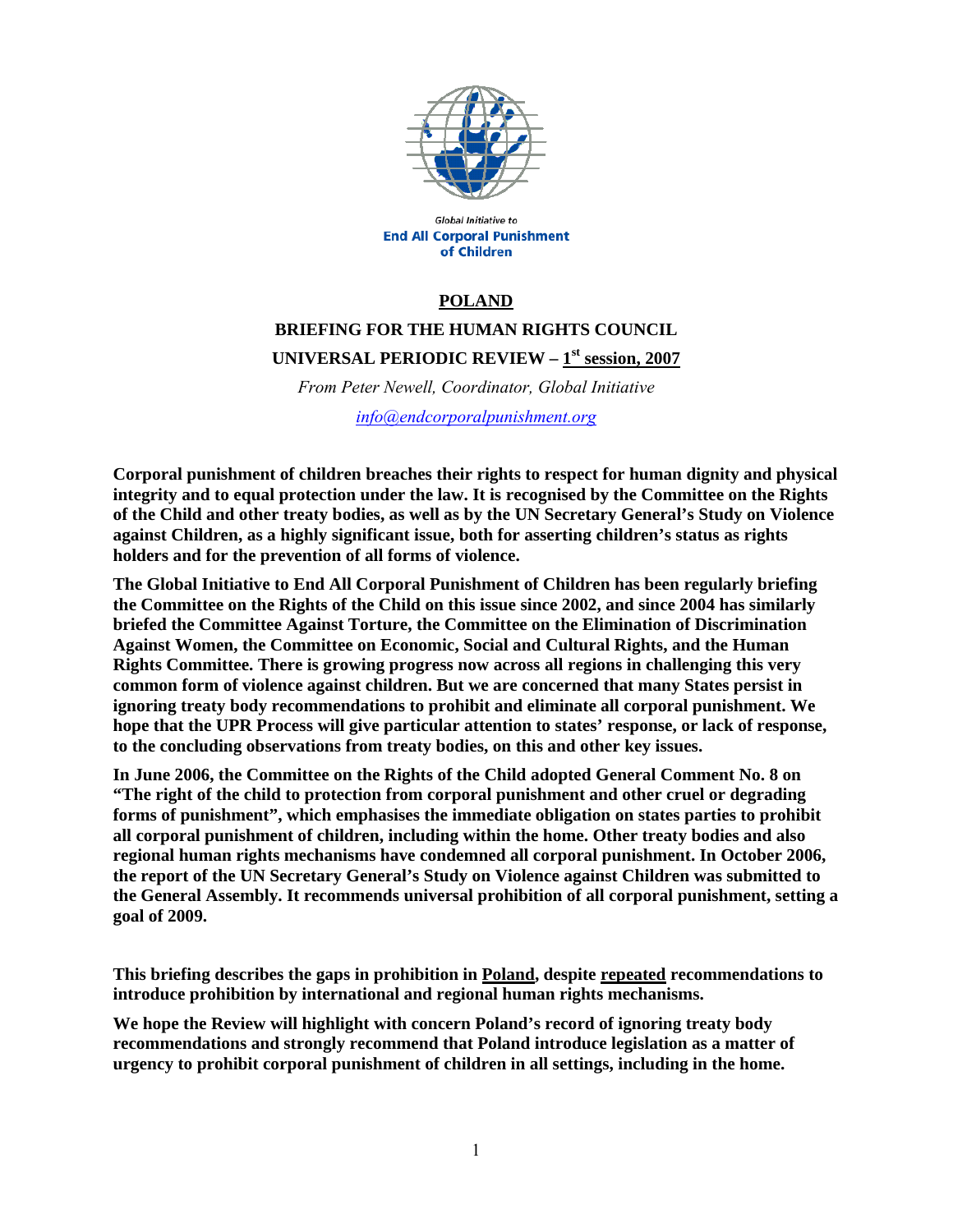#### **I: Legality of corporal punishment in Poland**

## **The home**

Corporal punishment has not been explicitly and unequivocally prohibited in the **home**. There is some controversy as to what exactly the law says. Article 40 of the Polish Constitution (1997) states: "No one may be subjected to torture or cruel, inhuman, or degrading treatment or punishment. The application of corporal punishment shall be prohibited." The government has stated that this ban "applies also to the relationships between parents and children" (Government Response to UN Study on Violence Against Children Questionnaire, May 2005).

But the Constitution also upholds the right of parents "to rear their children in accordance with their own convictions" (article 48.1) and "to ensure their children a moral and religious upbringing and teaching in accordance with their convictions" (article 53.5), and the Family and Guardianship Code (1964, amended 2000) states that a child should be obedient to parents (article 95.2). A commentary to article 95.2 of the Family and Guardianship Code suggests that this article permits the use of some corporal punishment by parents.<sup>1</sup> Although the Code does not explicitly prohibit corporal punishment, the Children's Rights Ombudsman and other institutions are of the opinion that, if properly interpreted, article 95.2 of the Code does not allow any corporal punishment. Both the Constitution and the Code (article 95.3) state that parental authority must be executed in the child's best interests.

Research indicates that there is a high level of support for, and use of, corporal punishment of children in childrearing. In a government-commissioned survey of over 1,000 people over the age of 15 in 2001, more than half (54%) considered beating children with a belt acceptable, and 77% felt it was acceptable to shout at and threaten children. Just under a half (44%) agreed that children are the property of their parents; 24% agreed with the statement "a child should be afraid of his/her parents, and there is no upbringing without beating"; 30% agreed with "the severe upbringing makes a child stronger and is beneficial for the child"; 27% agreed with "children deserve corporal punishments".<sup>2</sup>

### **Schools and other settings**

Corporal punishment is prohibited in **schools** and in the **penal system** (as a sentence for crime and as a disciplinary measure in penal institutions).

Corporal punishment is prohibited in **alternative care settings** under the Constitutional prohibition (see above), but we have been unable to confirm that this covers private institutions.

### **II: Recommendations by human rights treaty monitoring bodies**

In 2002, following examination of the state party's second report, the **Committee on the Rights of the Child** expressed concern that corporal punishment "is widely practised in the home, in schools and other institutions, such as prisons, and in alternative care contexts" (CRC/C/15/Add.194, para. 34) and recommended that the state party "expressly prohibit corporal punishment in the home, schools and all other institutions" (para. 35). The Committee had made similar recommendations following examination of the initial report in 1995, including prohibiting corporal punishment in the family by law (CRC/C/15/Add.31, para. 30).

In 2005, the **European Committee of Social Rights** concluded that the situation in Poland is not in conformity with article 17 of the European Charter because "corporal punishment in the home is not prohibited" (Conclusions XVII-2). The Committee stated:

"The Committee recalls that Article 17 requires a prohibition in legislation against any form of violence against children, whether at school, in other institutions, in their home or elsewhere. It

 $\overline{a}$ 1 Ciepła, H. et al., 2002, *Kodeks rodzinny i opiekuńczy z komentarzem*, Warsaw: Wydawnictwo Prawnicze LexisNexis 2

<sup>&</sup>lt;sup>2</sup> Reported in Government Response to UN Study on Violence Against Children Questionnaire, May 2005